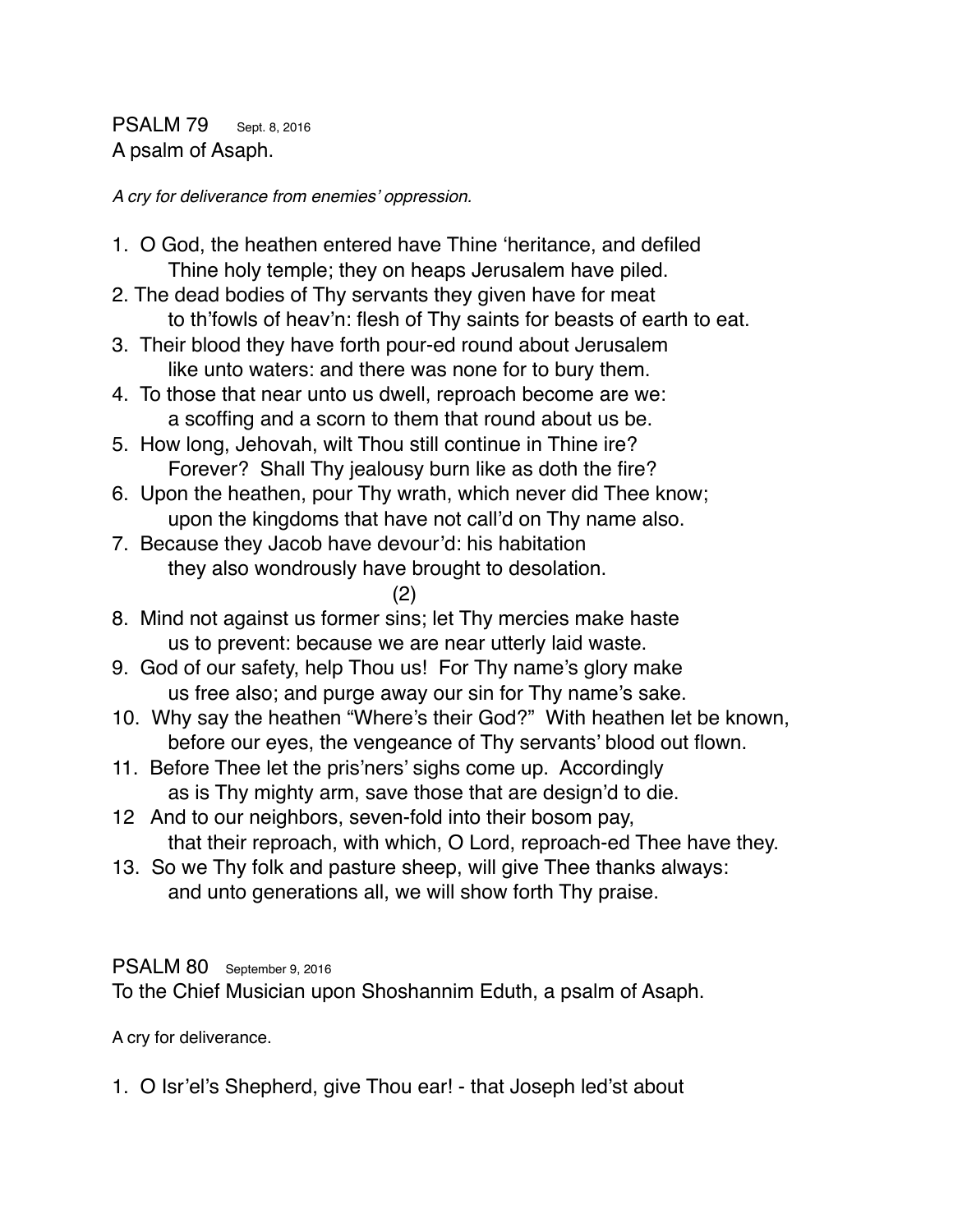like as a flock; that dld'st between the Cherubims, shine out.

- 2. Before Ephr'im and Benjamin, Manasseh's tribe also, do Thou stir up Thy strength, and come, and to us safety show!
- 3. O God, return Thou us again, and cause Thy countenance to shine forth upon us, so we shall have deliverance.
- 4. Lord God of Hosts, how long wilt Thou be wroth at Thy folk's prayers?
- 5. Thou feed'st with bread of tears, and them to drink giv'st many tears.
- 6. A strife unto our neighbors, us Thou dost also expose: and scornfully amongst themselves, laugh at us do our foes.
- 7. O God of Hosts, turn us again, and cause Thy countenance to shine forth upon us, so we shall have deliverance.
	- (2)
- 8. Thou hast brought out of Egypt Land a vine. Thou diddest cast the heathen people forth; also this vine Thou planted hast.
- 9. Before it, Thou prepared hast a room where it might stand: deep root Thou didst cause it to take and it did fill the land.
- 10. Her shade hid hills, and her boughs did like cedars great extend.
- 11. Her boughs to th'sea, and her branches she to the flood did send.
- 12. Why hast Thou then her hedges made quite broken down to lie, so that all those do pluck at her that in the way pass by?
- 13. The boar from out the wood, he doth by wasting it annoy: and wild beasts of the field do it devouringly destroy.
	- (3)
- 14. We do beseech Thee to return! O God of Hosts, incline to look from heaven, and behold and visit Thou this vine -
- 15. the vineyard which Thou hast also with Thy right hand set fast; that branch likewise which for Thyself strongly confirm'd Thou hast.
- 16. It is consum-ed with the fire and utterly cut down! Perish, they do, and that because Thy countenance doth frown.
- 17. Upon the man of Thy right hand, let Thine hand present be: upon the son of man whom Thou hast made so strong for Thee.
- 18. So then from henceforth we will not from Thee go back at all, O, do Thou quicken us, and we upon Thy name will call!
- 19. Lord God of Hosts, turn us again, and cause Thy countenance to shine forth upon us, so we shall have deliverance.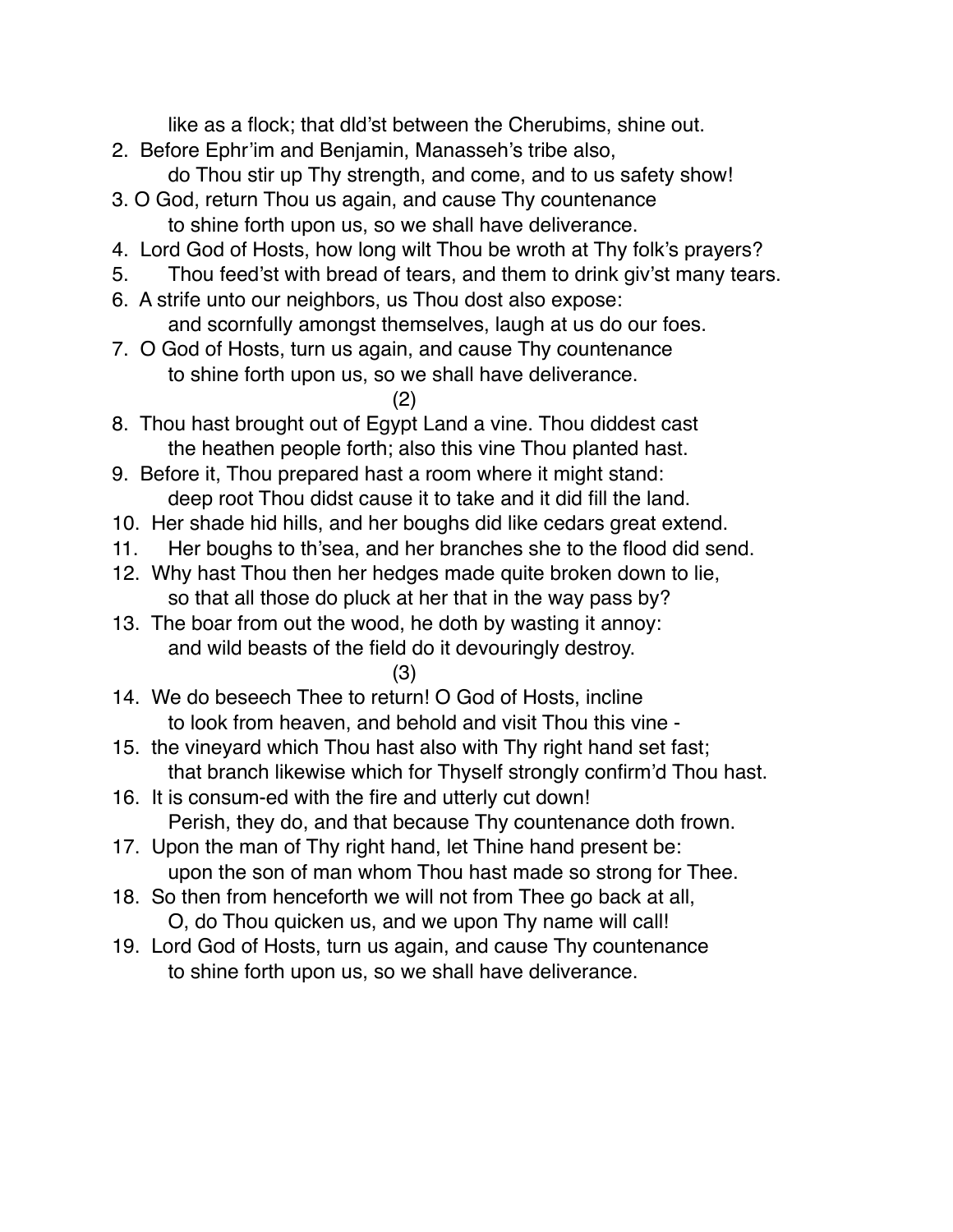PSALM 81 September 12, 2016

To the Chief Musician upon Gittith, a psalm of Asaph.

Remembering God's past deliverances, and the need to obey Him *now.*

- 1. Sing unto God, Who is our Strength, and that with a loud voice! Unto Him that is Jacob's God, make ye a joyful noise!
- 2. Take up a psalm of melody, and bring the timbrel hither; the harp which sounds so pleasantly, with psaltery, together.
- 3. As in the time of the new moon with trumpet, sound on high in the appointed time and day of our solemnity!
- 4. Because that unto Israel this thing a statute was; and by the God of Jacob this did for a judgment pass.
- 5. This witness He in Joseph set when as through Egypt land he went: I there a language heard I did not understand.
- 6. I from the burden which he bear, his shoulder did set free: his hands also were from the pots delivered by Me.

$$
(2)
$$

- 7. Thou call'dst in straits, and I thee freed: in thunder's secret way I answered thee, I prov'd thee at waters of Meribah. Selah.
- 8. Hear, oh My people, and I will testify unto thee: Oh Israel! if that thou wilt attention give to me!
- 9. Any strange god there shall not be in midst of thee, at all: nor unto any foreign god thou bowing down shalt fall.
- 10. I am the Lord thy God who thee from Land of Egypt led! Thy mouth open wide, and thou by me with plenty shalt be fed!
- 11. My people yet would not give ear unto the voice I spake: And Israel would not in Me quiet contentment take.
- 12. So in the hardness of their heart I did them send away, In their own consultations likewise then walked they.
- (3) 13. O that My people unto Me obedient had been! and O that Israel he had walked my ways within!
- 14. I should within a little time have pulled down their foes: I should have turn'd My hand upon such as did them oppose.
- 15. The haters of the Lord to him obedience should have feigned: but unto perpetuity their time should have remained.

 And with the finest of the wheat have nourished them should He: With honey of the rock I should have satisfied thee.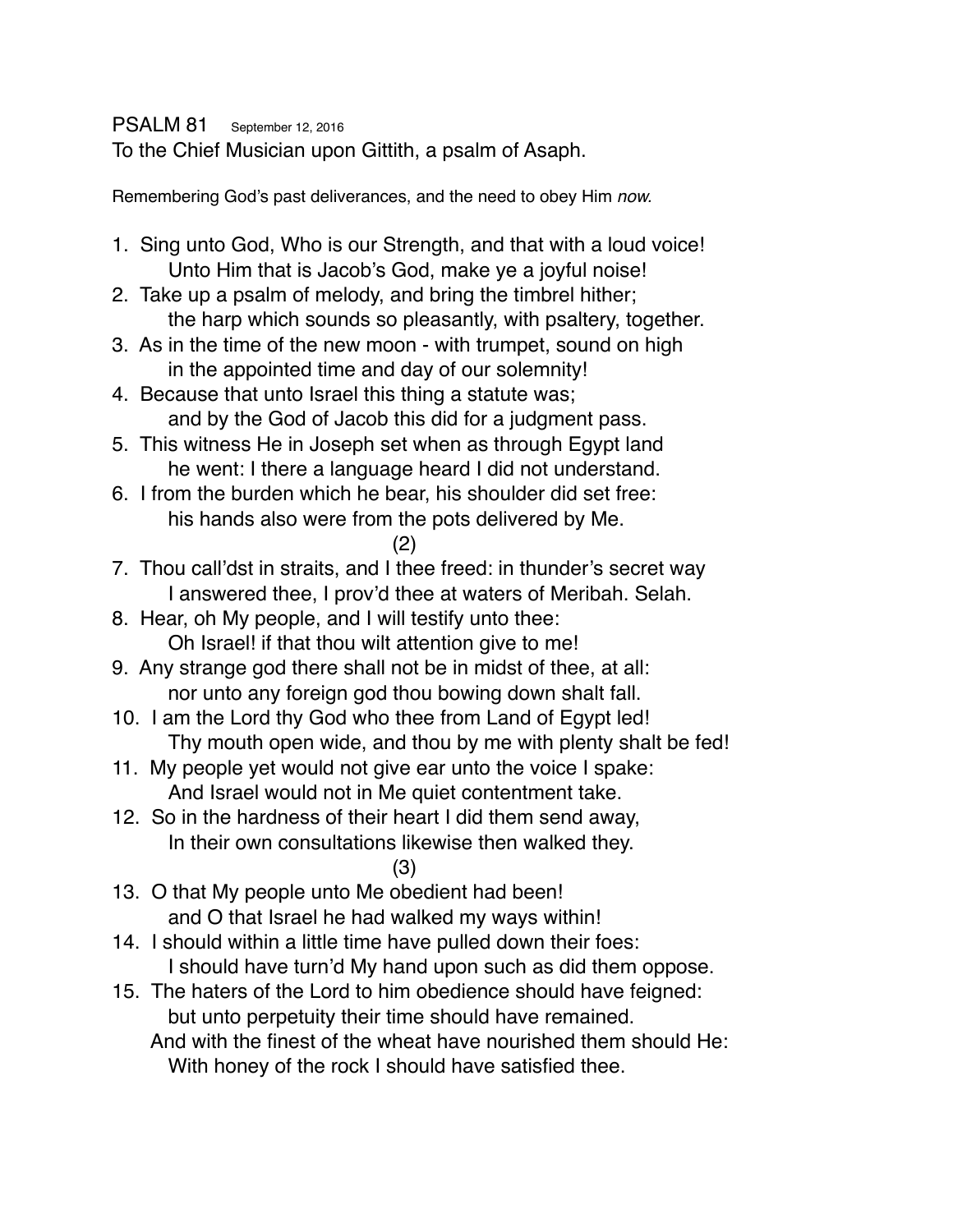PSALM 82 September 13, 2016 A psalm of Asaph.

*A lament about so much injustice in the earth.*

- 1. The Mighty God doth stand within the assembly of the strong, and He it is that righteously doth judge the gods among.
- 2. How long a time is it that ye will judge unrighteously, and will accept the countenance of those that wicked be?
- 3. See that ye do defend the poor, also the fatherless. Unto the needy, justice do, and that are in distress.
- 4. The wasted poor and those that are needy, deliver ye, and them redeem out of the hand of such as wicked be.
- 5. They know not, nor will understand; in darkness they walk on. All the foundations of the earth, quite out of course are gone.
- 6. I said that ye are gods, and sons of the highest ye are, all.
- 7. But ye shall die like men, and like one of the princes fall.
- 8. That thou mayest judge the earth, O God, do Thou Thyself advance, for Thou shalt have the nations for Thine inheritance.

PSALM 83 September 14, 2016

A psalm of song of Asaph.

*A prayer for divine retribution upon many enemies.*

- 1. Oh, God! do not Thou silence keep! Oh, do not Thou refrain Thyself from speaking! And, oh, God! do not Thou dumb remain!
- 2. For, lo! Thine enemies that be, do rage tumultuously: and they that haters be of Thee, have lift the head on high.
- 3. Against those that Thy people be, they crafty counsel take; also against Thy hidden ones, they consultation make.
- 4. They said, "Lest they a nation be, let's cut them down, therefore, that in remembrance Isr'el's name may not be anymore!"
- 5. For they together taken have counsel with one consent, and in confederation against Thee they are bent.
- 6. The tabernacles of Edom and of the Ishmaelites; the people of the Haggarens and of the Moabites;
- 7. the men of Gebal, with Ammon, and Amaleck conspire; the Philistines, with them that be inhabitants of Tyre.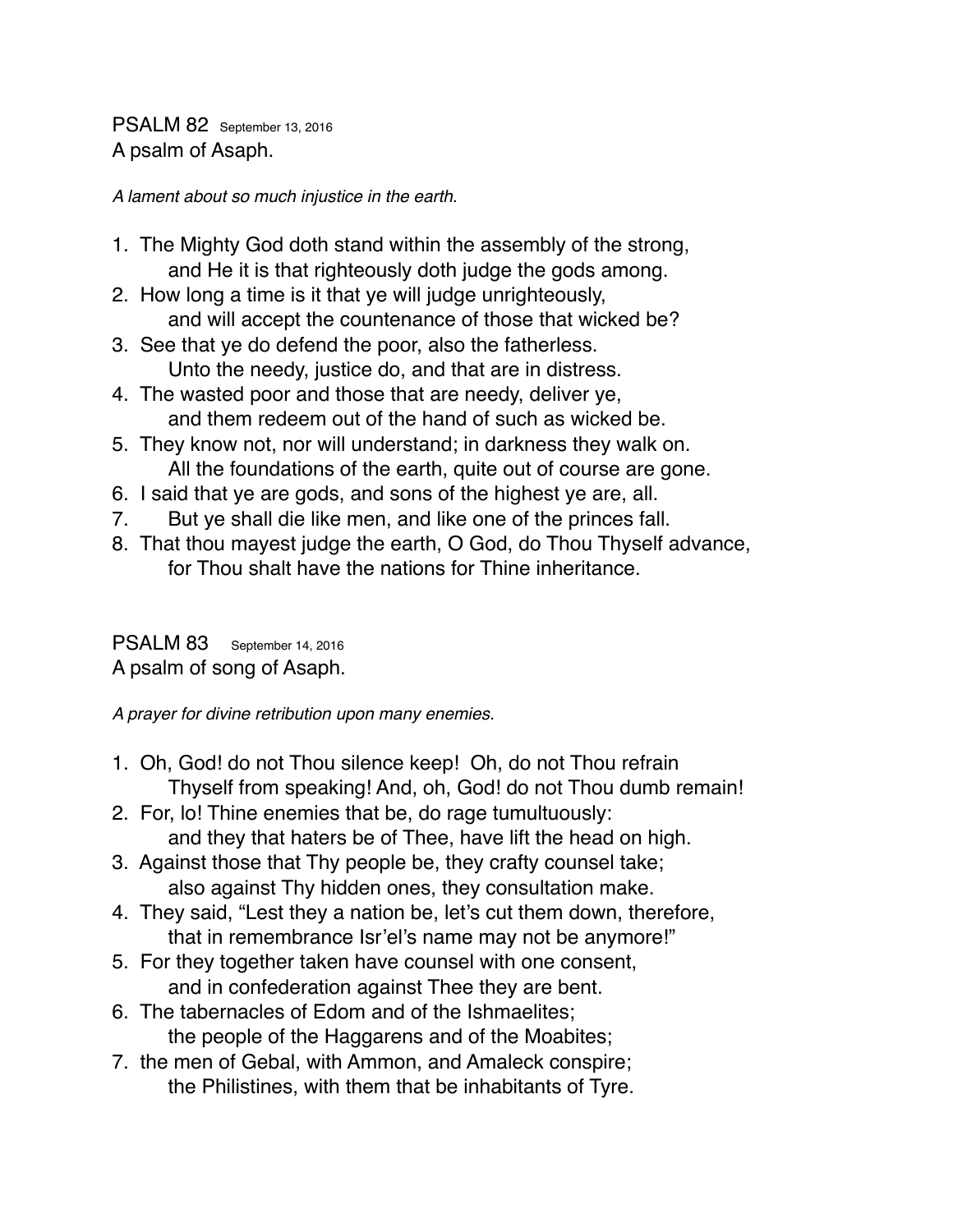- 8. Assyria, moreover, is conjoined unto them:
	- and help they have administered unto Lots' childrerren.

(2)

- 9. As Thou didst to the Middianites, so to them be it done: as unto Sisera and Jabin at the Brook of Kison,
- 10. who, near to Endor, suddenly were quite discomfited: who also did become as dung that on the earth is spread.
- 11. Like unto Oreb, and like Zeeb, make Thou their nobles fall; yea, as Zeba and Zalmunna, make Thou their princes, all.
- 12. Who said, "For our possession, God's house, let us take."
- 13. My God, Thou, like a wheel, like straw before the wind, them make.
- 14. As fire doth burn a wood, and as the flame sets hills on fire:
- 15. so, with Thy tempest them pursue, and fright them inThine ire.
- 16. Do Thou their faces fill full of ignominious shame, that so they may, O Lord, be made to seek after Thy name.
- 17. Confounded let them ever be, and terribly troubled: yea, let them be put unto shame,and be extinguished.
- 18. That men may know; that Thou whose name "JEHOVAH!" is only art over all the earth, throughout advanced, the Most High.

## PSALM 84 September 15, 2016

To the Chief Musician upon Gittith, a psalm for the sons of Korah.

*A song about the annual pilgrimages to the temple in Jerusalem. Longing for, and rejoicing in, nearness to God*

- 1. How amiable, Lord of Hosts, Thy tabernacles be!
- 2. My soul longs for Jehovah's courts! Yea, it e'en faints in me! Mine heart, my flesh also, cries out after the Living God!
- 3. Yea, e'en the sparrow hath found out an house for his abode. Also, the swallow finds her nest her altars near unto where she her young lays, Lord of Hosts, my King, My God also.
- 4. Bless'd they that dwell within Thy house! Still they will give Thee praise. Selah.
- 5. Bless'd is the man whose strength's in Thee, in whose heart are Thy ways.
- 6. Who as they pass through Baca's veil, do make it a fountain; also the pools that are therein are filled full of rain.
- 7. From strength to strength they go: to God in Zion, all appear.
- 8. Lord God of Hosts, oh, hear my prayer! Oh, Jacob's God, give ear! Selah.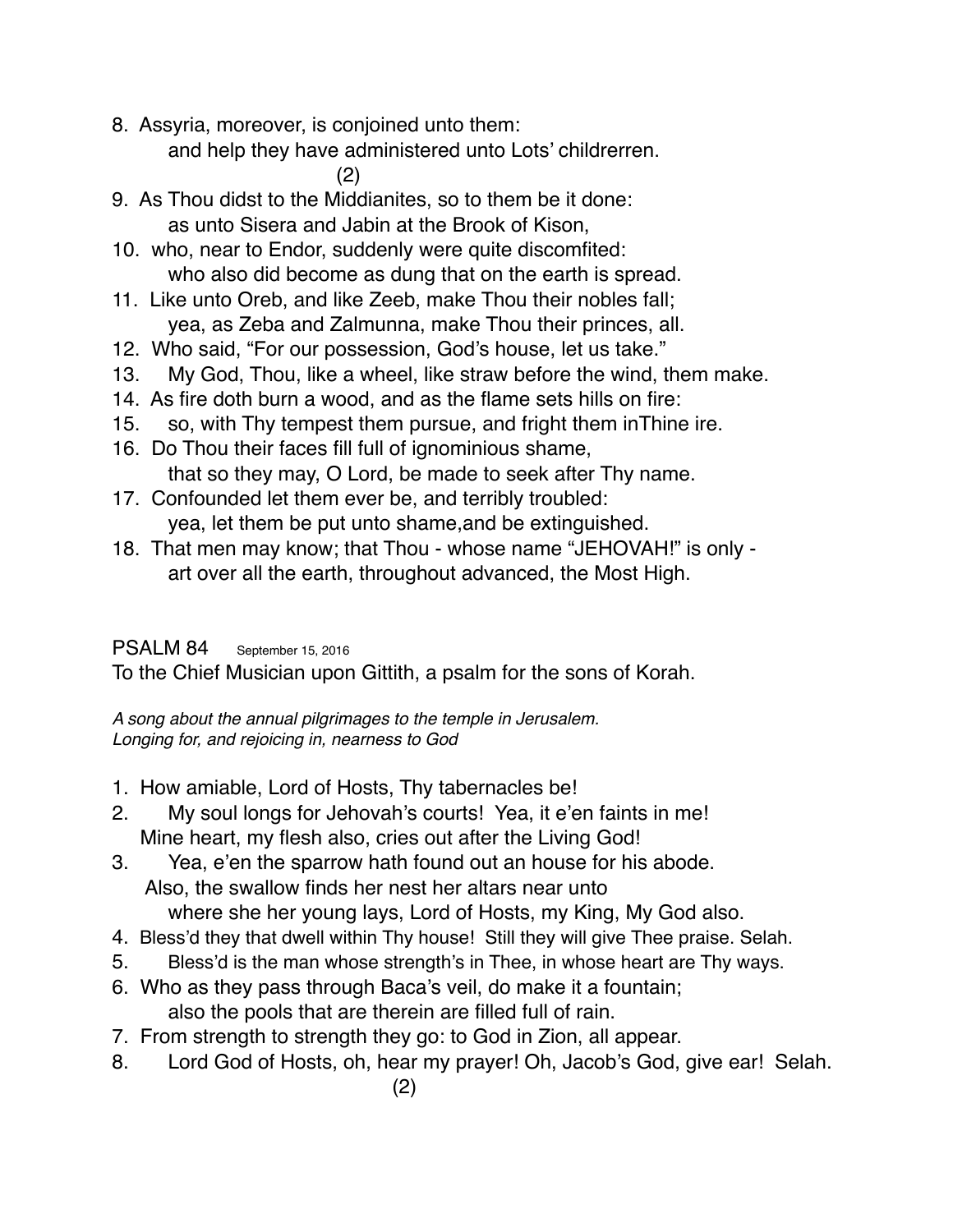- 9. Behold, Oh God, our Shield: the face of Thine anointed see.
- 10. For better's in Thy courts a day, than elsewhere thousands be. I rather had a door-keeper be in'th house of my God than in the tents of wickedness to settle mine abode.
- 11. Because the Lord God is a Sun, He is a Shield also, Jehovah on His people grace and glory will bestow! No good thing will He hold from them that do walk uprightly!
- 12. Oh, Lord of Hosts, the man is bless'd that puts his trust in Thee!

## PSALM 85 September 16, 2016

To the Chief Musician, a psalm for the sons of Korah.

*A plea for grace and mercy . . . answered.*

- 1. Oh, Lord, Thou hast been to the land gracious: Jacob's captivity
- 2. Thou hast returned with Thy hand. Thou also the iniquity of Thy people hast pardoned. Thou all their sin hast covered. Selah.
- 3. Thou all Thine anger didst withdraw. From Thy fierce indignation Thou hast Thyself turned away. 4. Oh, God of our salvation, convert Thou us, and do Thou make Thine anger toward us to slake.
- 5. Shall Thy wrath ever be us on? Wilt Thou Thine indignation draw out to generation, and unto generation?
- 6. Wilt Thou not us reviv'd let be, that Thy folk may rejoice in Thee? (2)
- 7. Lord, on us show Thy mercy, and Thy saving health on us bestow.
- 8. I'll hark what God the Lord will speak, for He'll speak peace His folk unto, and to His saints: but let not them to foolishness return again!
- 9. Surely His saving health is nigh unto all them that do Him fear, that in our land may dwell glory. 10. Mercy and truth met together; prosperity and righteousness, embracing, did each other kiss.
- 11. Truth springs out of the earth: also from heaven looketh righteousness.
- 12. Yea, God shall that that's good bestow, and our land shall give her increase.
- 13. Justice shall go before His face, and in His way our steps shall place.

PSALM 85, again

- 1. Oh, Lord, Thou favor'd hast Thy land: Jacob's captivity
- 2. Thou hast brought back. Thou pard'ned hast Thy folk's iniquity;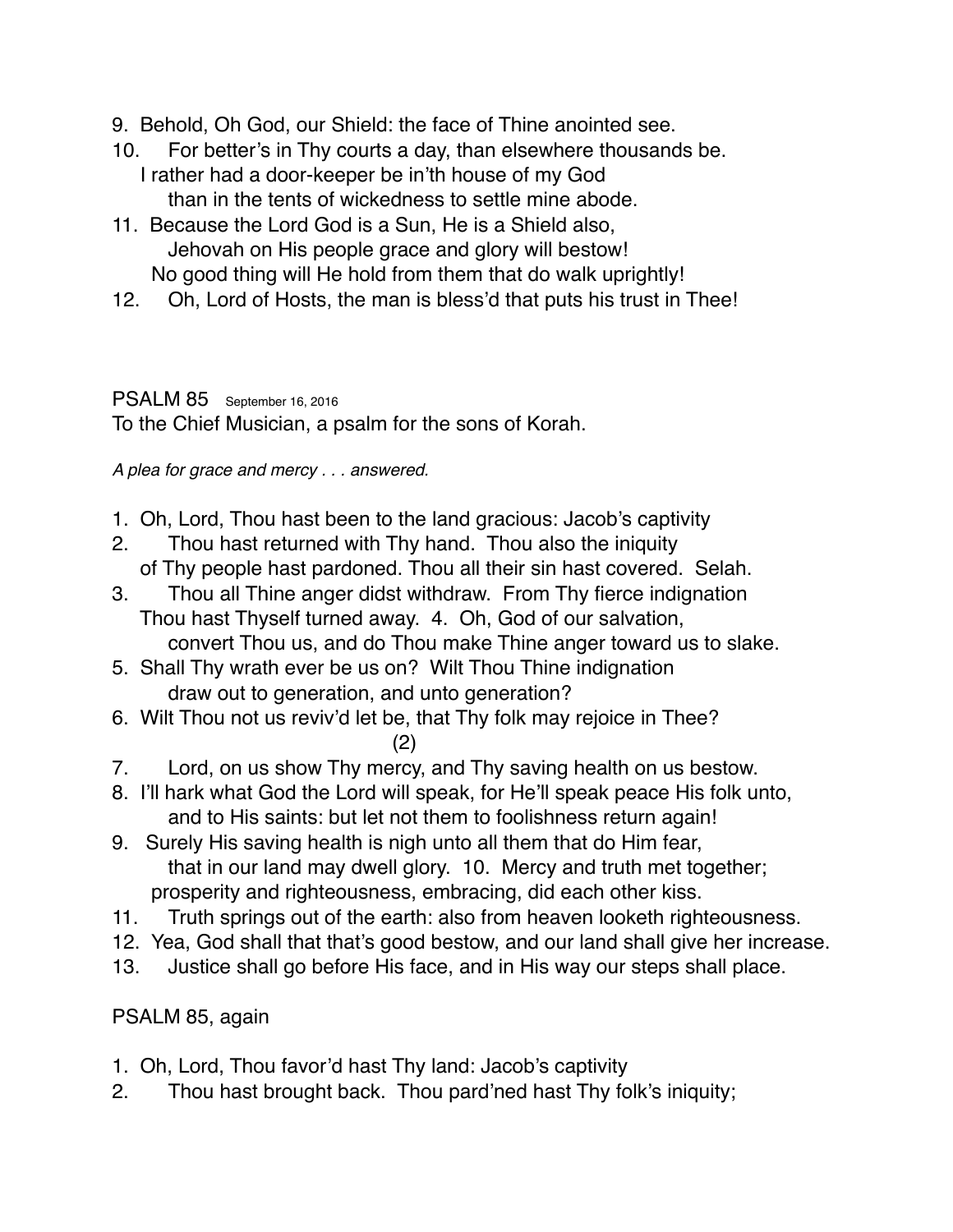Thou hast close-cover'd all their sin. 3. Thy wrath - away, all cast Thou hast: from fierceness of Thine ire, Thyself return'd Thou hast.

- 4. Convert us back, oh, Thou the God of our Salvation, and toward us cause Thou to cease Thine indignation.
- 5. Wilt Thou be angry still with us for evermore? What! Shall Thine anger be by Thee drawn out to generations, all?
- 6. Wilt Thou not us revive? In Thee Thy folk rejoice shall; so
- 7. show us Thy mercy, Lord; on us Thy saving health bestow.
	- (2)
- 8. I'll hear what God the Lord will speak, for to His people peace He'll speak, and to His saints, lest they return to foolishness.
- 9. Surely near them that do Him fear is His salvation, that glory may with our land have habitation.
- 10. Mercy and truth do jointly meet; justice and peace do kiss.
- 11. Truth springs from earth: and righteousness from heaven looking is.
- 12. Yea, what is good the Lord shall give, and yield her fruit, our land.
- 13. Justice shall 'fore Him go and make our steps it's way to stand.

PSALM 86 September 17, 2016 A prayer of David.

*A cry for help in deep distress.*

- 1. Bow down, oh, Lord, Thine ear, and hearken unto me: because that I afflicted am; also I am needy.
- 2. Do Thou preserve my soul, for gracious am I: Oh, Thou, my God, Thy servant save, that doth on Thee rely.
- 3. Lord, pity me, for I cry daily Thee unto.
- 4. Rejoice Thy servant's soul: for, Lord, to Thee mine lift, I do.
- 5. For Thou, oh, Lord, art good, to pardon, prone withal: and to them all in mercy rich that do upon Thee call.
- 6. Jehovah, oh, do Thou give ear my pray'r unto: and, of my supplications, attend the voice also.
- 7. In day of my distress, to Thee I will complain: by reason that Thou unto me wilt answer give again. (2)
- 8. Amongst the gods, oh, Lord, none is there like to Thee: neither with Thine are any works that may compared be.
- 9. All nations, oh, Lord, whom Thou hast made, the same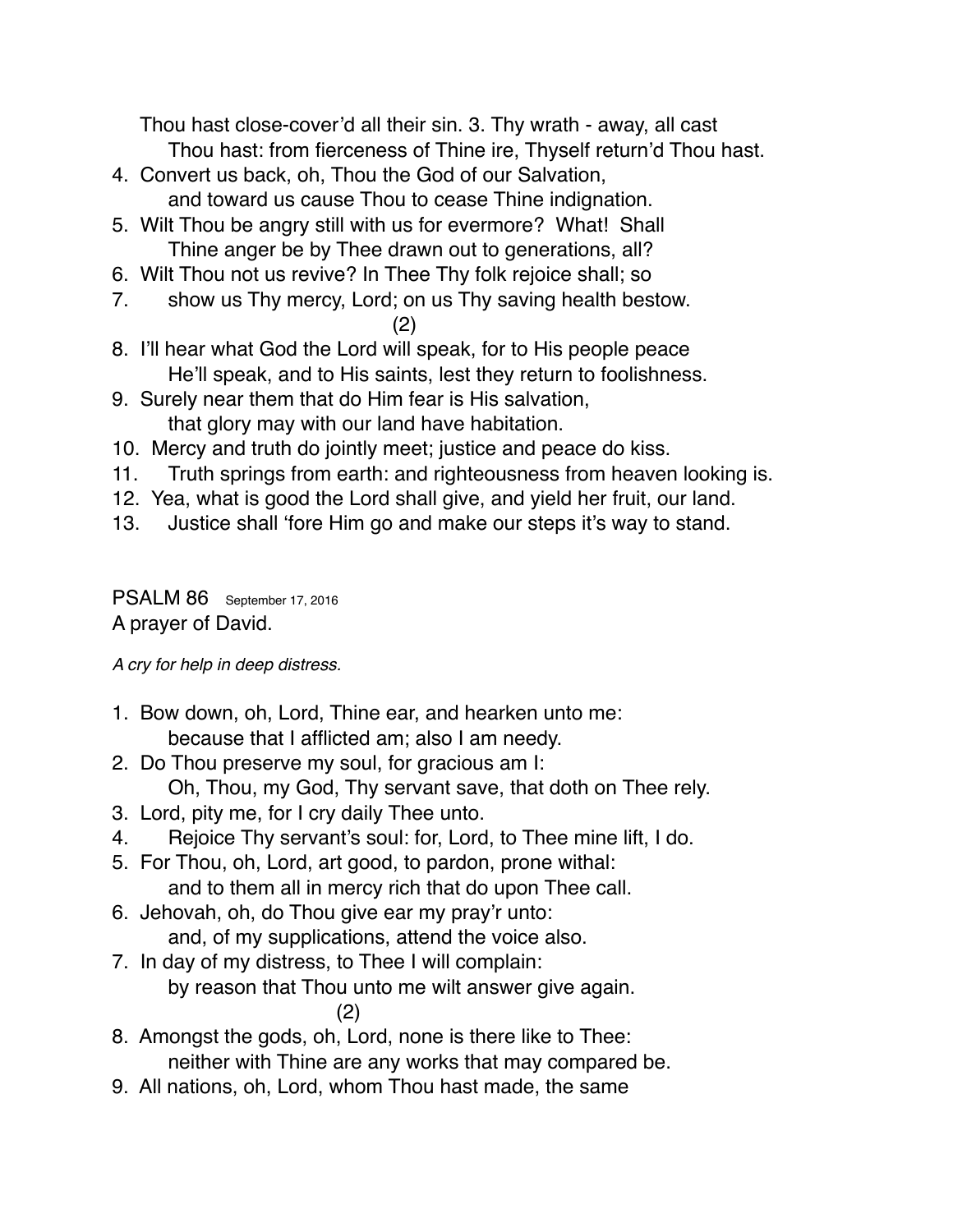shall come and worship Thee before, and glorify Thy name.

- 10. Because Thou mighty are: the things that Thou hast done are wonderful! Thou art, Thyself, the might God, alone!
- 11. Jehovah, unto me, oh, make Thy way appear. Walk in Thy truth, I will; mine heart unite, Thy name to fear.
- 12. With all mine heart I will oh, Lord, my God Thee praise, and I will glorify Thy name, forevermore, always.
- 13. Because that unto me Thy mercy doth excel; also Thou hast delivered my soul from lowest hell.

(3)

- 14. Oh, God, the proud and troupes of violent rose 'gainst me, after my soul they sought: nor have before them placed Thee.
- 15. But, Lord, Thou art a God, tender and gracious; long-suff'ring, and in mercy, Thou - (and truth) - art plenteous.
- 16. Oh, turn Thou unto me, and mercy on me have. Unto Thy servant give Thy strength: thine handmaid's son do save.
- 17. Me show a sign for good, that mine haters may see, and be ashamed, because, Lord, Thou dost help and comfort me.

PSALM 87 September 19, 2016

A psalm or song for the sons of Korah.

The glories of Zion (aka The Church)

- 1. Among the holy hills is his foundation.
- 2. More than all Jacob's tents, the Lord loves the gates of Zion.
- 3. Things glorious spoken are, oh, God's City, of thee. Selah.
- 4. I'll mention Rahab and Babel to them that do know me. Behold! Philistia, Tyrus' city, likewise, with Ethiopia, that this man by birth did thence arise.
- 5. Also, it shall be said of Zion, that born there this and that man was, and the highest, Himself, shall 'stablish her.
- 6. Jehovah, He shall count, even at that time when as the people He doth number up, that there this man born was. Selah.
- 7. Both those that singers are, as also there shall be, those that on instruments do play: all my springs are in Thee.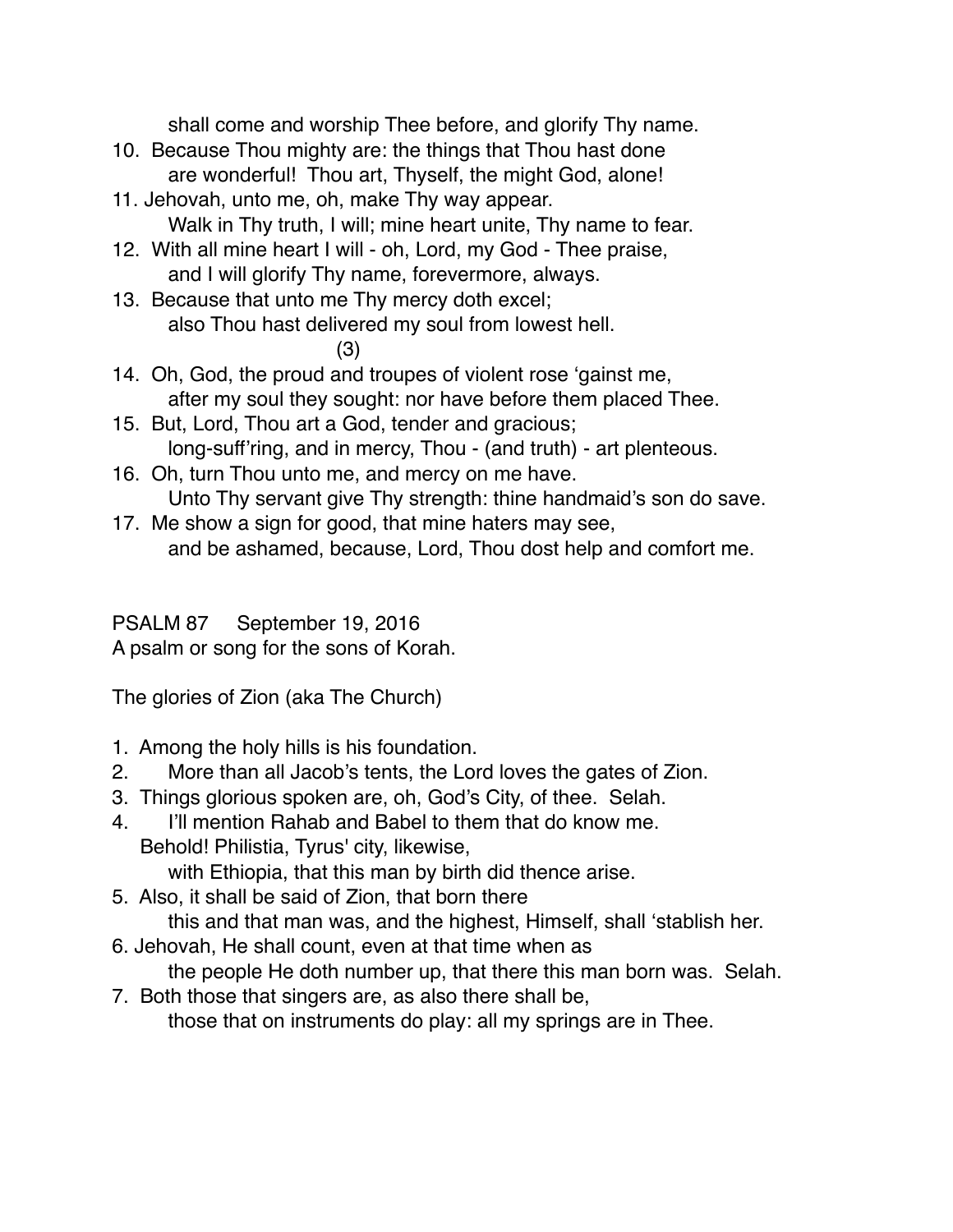## PSALM 88 September 22, 2016

A song or psalm for the sons of Korah, to the Chief Musician upon Mahalath Leannoth, Maschil of Heman the Ezrahite.

One of the 'darkest' psalms. Christ's feelings on the cross.

- 1. Lord God of my salvation, before Thee day and night cried I.
- 2. Before Thee, oh, let my pray'r come! Incline Thine ear unto my cry!
- 3. because my soul is troubled so, and my life draws nigh to the grave!
- 4. Counted with them to th'pit that go, I'm as a man that no strength have.
- 5. Free among those men that be dead like slain which in the grave are shut by Thee no more remembered, and by Thy hand off are they cut.
- 6. Thou hast me laid i'th pit most low; in darknesses, within deep caves.
- 7. Hard on me lies Thy wrath, and Thou dost me afflict with all Thy waves. Selah.
- 8. Men that of mine acquaintance be, Thou hast put far away me fro'. Unto them, loathsome Thou mad'st me. I am shut up, nor forth can go.
- 9. Because of mine affliction, mine eye with mourning pines away: Jehovah, I call Thee upon, and stretch my hands to Thee all day.

(2)

- 10. Show wonders to the dead, wilt Thou? Shall dead arise and thee confess? Selah.
- 11. I'th' grave, wilt Thou Thy kindness show? In lost estate, Thy faithfulness?
- 12. Thy works, that wonderful have been, within the dark shall they be known? And shall Thy righteousness be seen in the land of oblivion?
- 13. But, Lord, I have cried Thee unto at morn; my pray'r prevent shall Thee.
- 14. Lord, why cast Thou my soul Thee fro'? Why hide Thou Thy face from me?
- 15. I'm poor, afflicted, and to die, am ready, from my youthful years. I am sore troubled, doubtfully, while I do bear Thy horrid fears.
- 16. Thy fierce wrath over me doth go; Thy terrors they do me dismay.
- 17. Encompass me about they do, close me together all the day.
- 18. Lover and friend, afar Thou hast removed off away from me, and mine acquaintance Thou hast cast into dark, from obscurity.

PSALM 89 September 23, 2016 Maschil of Ethan the Ezrahite.

*David looks to God for help, based on God's promises to him.*

1. The mercies of Jehovah, sing forevermore will I; I'll with my mouth Thy truth make known to all posterity!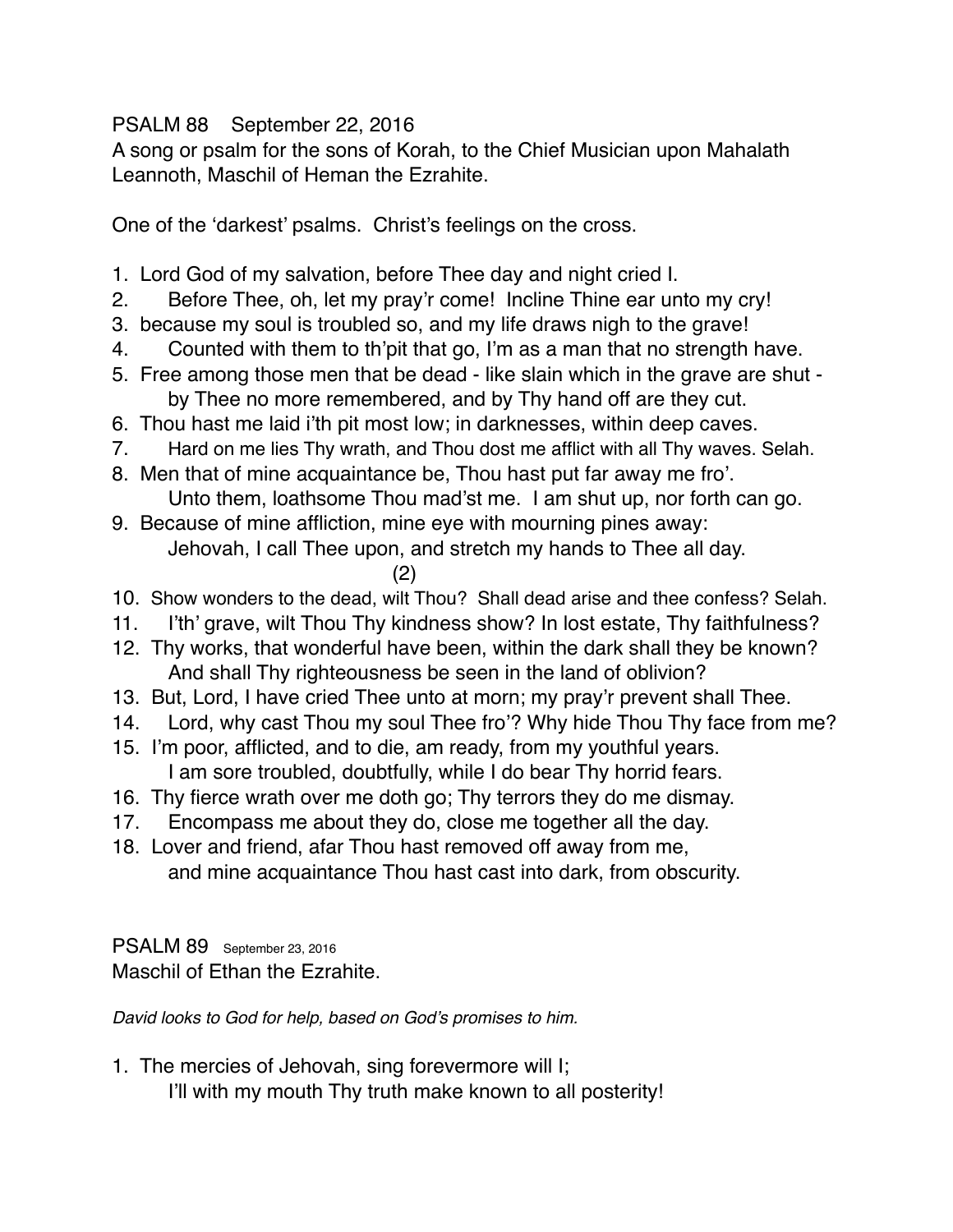- 2. For I have said that mercy shall forever be upbuilt; establish in the very heavens, Thy faithfulness, Thou wilt.
- 3. With him that is My chosen one, I made a covenant, and by an oath have sworn unto David, Mine own servant:
- 4. "To perpetuity Thy seed establish sure, I will; also, to generations, all, thy throne I'll build up, still." Selah.
- 5. Also, the heavens, Thy wonders, Lord, they shall with praise confess, in the assembly of the saints, also, Thy faithfulness.
- 6. For who can be compared unto the Lord, the heavens within? 'Mong sons of mighty - to the Lord - who is it that's like to Him?

(2)

- 7. In'th' saints' assembly, greatly, God is to be had in fear and to be reverenc'd of all those that round about Him are.
- 8. Lord God of Hosts, what Lord like Thee in power doth abide? Thy faithfulness doth compass Thee, also, on every side.
- 9. Over the raging of the sea, Thou dost dominion bear; when as the waves thereof arise, by Thee they stilled are.
- 10. Like to one slain, Thou broken hast in pieces, Rahab, quite. Thou hast dispersed Thine enemies, even by Thine arm of might.
- 11. The heavens together with the earth, Thine are they; Thine they be. The world with fulness of the same, founded they were by Thee.
- 12. The north together with the south, Thou didst create the same. Tabor, together with Hermon, rejoice shall in Thy name.

(3)

- 13. Thou hast a very mighty arm; Thy hand it is mighty. and, also, Thy right hand it is exalted up on high.
- 14. Justice and judgement of Thy throne are the prepared place. Mercy and truth, preventing, shall go forth before Thy face.
- 15. Oh, blessed are the people that the joyful sound do know! Lord, in Thy countenance's light, they up and down shall go.
- 16. They shall in Thy name all the day rejoice exceedingly, and in Thy righteousness they shall be lifted up on high.
- 17. Because that Thou art unto them the glory of their power, our horn shall be exalted high, also, in Thy favor;
- 18. because Jehovah is to us a safe protection and He that is our Sovereign is Israel's Holy One. (4)
- 19. Then didst Thou speak in vision unto Thy saint and said, "I, upon one that mighty is, salvation have laid." One from the folk, chose I; set up. 20. David, My servant, I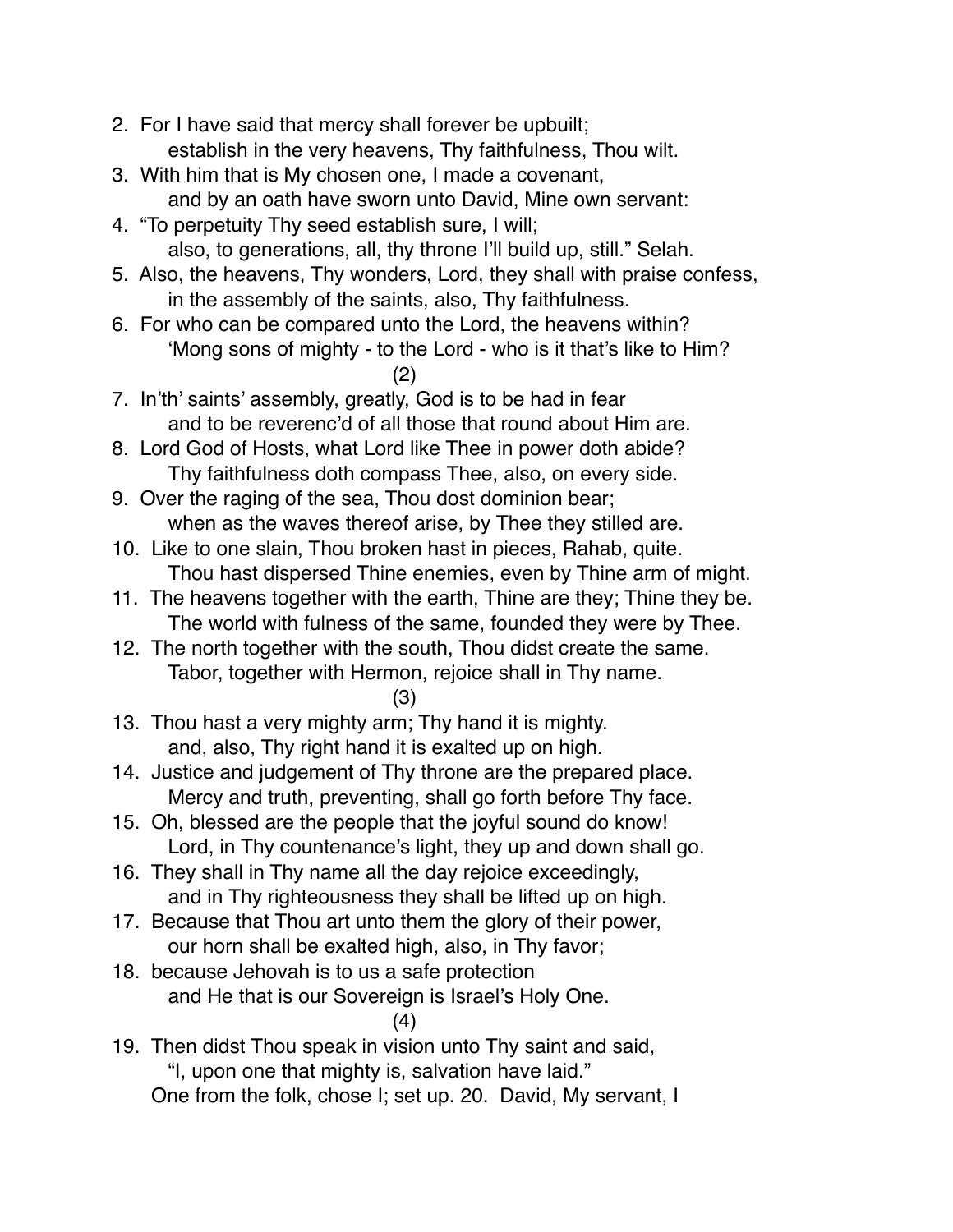have found. Him I anointed with Mine oil of sanctity;

- 21. with whom My hand shall stablished be. Mine arm him strengthen shall.
- 22. Also, the enemy shall not exact on him at all, nor shall the son of wickedness afflict him any more.
- 23. Before him, I'll beat down his foes and plague his haters sore.
- 24. My mercy, truth, shall be with him, and in My name shall be
- 25. his horn exalted, and I'll set his hand upon the sea, i'th' rivers, also, his right hand. 26. He shall cry me unto "Thou art my Father and my God; Rock of my health, also."
- 27. Also, I will make him to be My first-begotten one, higher than those that princes are who dwell the earth upon.
- 28. My mercy I will keep for him, to times which ever last; also, My covenant with him, it shall stand very fast.
	- (5)
- 29. And I will make his seed endure to perpetuity. His throne, likewise, it like unto the days of heav'n, shall be.
- 30. If that his sons forsake My Law and from My judgments swerve,
- 31. if they My statutes break and My commands do not observe,
- 32. then will I visit with the rod their bold transgression; as, also, their iniquity with sore stripes, them upon.
- 33. But yet my lovingkindness, it I'll not take utterly away from him, nor will suffer My faithfulness to lie.
- 34. The covenant I made with him, by Me shall not be broke, neither will I alter the thing which by My lips is spoke.
- 35. Once swore I by My holiness, "If I to David lie . . .
- 36. His seed assuredly shall last to perpetuity, and, like the sun, 'fore Me his throne. 37. It like the moon for aye shall be established like a true witness in heaven." Selah.
- (6) 38. But Thou hast cast off, and us had in detestation. Exceedingly, Thou hast been wroth with Thine anointed one.
- 39. Thou hast made void the covenant of Thy servant; his crown Thou hast profaned, unto the ground, Thy casting of it down.
- 40. Thou hast broke all his hedges down; his forts Thou ruined hast.
- 41. All those do make a spoil of him, who by the way have passed. He's a reproach to his neighbors. 42. Of them that him annoy, Thou hast advanced their right hand, and made all's foes to joy.
- 43. The sharp edge also of his sword, Thou hast turn'd backward quite; and in the battle Thou hast not made him to stand upright.
- 44. Thou hast made also for to cease, his glorious renown.